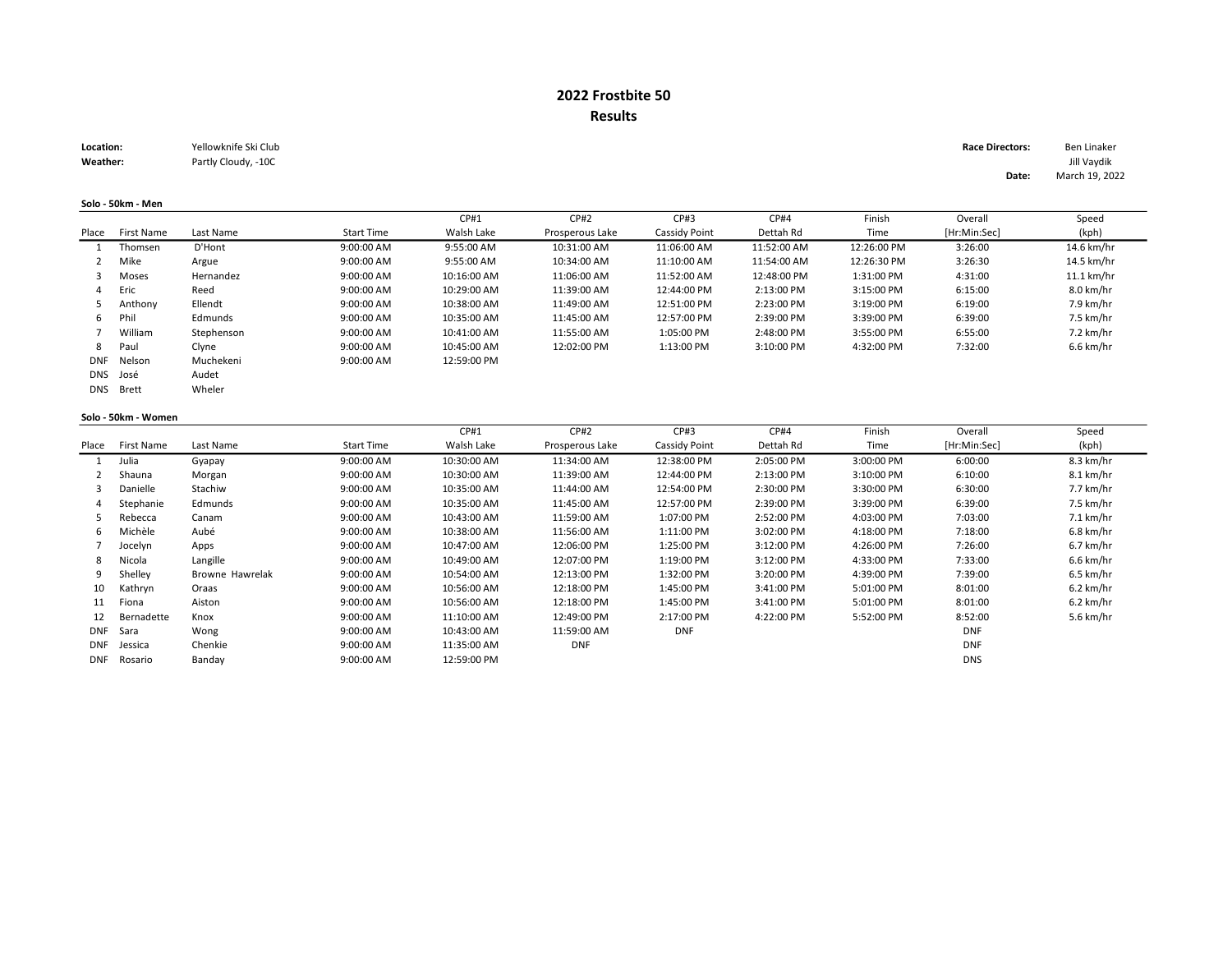#### Category: Team Snowshoe

|             |            |          |            | CP#1        | CP#2            | CP#3          | <b>CP#4</b> | Finish     | Overall      | Speed       |
|-------------|------------|----------|------------|-------------|-----------------|---------------|-------------|------------|--------------|-------------|
| First Name  | Last Name  |          | Start Time | Walsh Lake  | Prosperous Lake | Cassidy Point | Dettah Rd   | Time       | [Hr:Min:Sec] | (kph)       |
|             |            |          |            |             |                 |               |             |            |              |             |
| Javarunners |            | Leg      | 9:00:00 AM | 10:36:00 AM | 12:11:00 PM     | 2:15:00 PM    | 3:48:00 PM  | 5:07:00 PM | 8:07:00      | $6.2$ km/hr |
| Brandon     | Pudlinski  | л.       |            |             |                 |               |             |            |              |             |
| Andrea      | Giesbrecht | <u>.</u> |            |             |                 |               |             |            |              |             |
| Austin      | Marshall   |          |            |             |                 |               |             |            |              |             |
| Nicole      | Veerman    | 4        |            |             |                 |               |             |            |              |             |
| Len         | MacDonald  |          |            |             |                 |               |             |            |              |             |
|             |            |          |            |             |                 |               |             |            |              |             |

### Category: Team Ski

|                | Place First Name          | Last Name  |                | <b>Start Time</b> | CP#1<br>Walsh Lake | CP#2<br>Prosperous Lake | CP#3<br>Cassidy Point | CP#4<br>Dettah Rd | Finish<br>Time | Overall<br>[Hr:Min:Sec] | Speed<br>(kph) |
|----------------|---------------------------|------------|----------------|-------------------|--------------------|-------------------------|-----------------------|-------------------|----------------|-------------------------|----------------|
| $\mathbf{1}$   | <b>Scantigans</b>         |            | Legs           | 9:00:00 AM        | 10:30:00 AM        | 11:35:00 AM             | 12:26:00 PM           | 1:32:00 PM        | 2:23:00 PM     | 5:23:00                 | 9.3 km/hr      |
|                | Heather                   | Scott      | $\mathbf{1}$   |                   |                    |                         |                       |                   |                |                         |                |
|                | Julian                    | Kanigan    | $2 - 5$        |                   |                    |                         |                       |                   |                |                         |                |
|                |                           |            |                |                   |                    |                         |                       |                   |                |                         |                |
| $\overline{2}$ | Dawn Patrol               |            |                | 9:00:00 AM        | 10:23:00 AM        | 11:26:00 AM             | 12:26:00 PM           | 1:56:00 PM        | 2:52:00 PM     | 5:52:00                 | 8.5 km/hr      |
|                | David                     | Mahon      | $1 - 3$        |                   |                    |                         |                       |                   |                |                         |                |
|                | Clarinda                  | Spijkerman | 4              |                   |                    |                         |                       |                   |                |                         |                |
|                | Natalie                   | Lippa      | 5              |                   |                    |                         |                       |                   |                |                         |                |
| 3              | Sean Shaun                |            |                | 9:00:00 AM        | 10:39:00 AM        | 11:37:00 AM             | 12:40:00 PM           | 2:04:00 PM        | 2:58:00 PM     | 5:58:00                 | 8.4 km/hr      |
|                | Sean                      | McGee      | $2 - 3$        |                   |                    |                         |                       |                   |                |                         |                |
|                | Shaun                     | Doherty    | 1,4,5          |                   |                    |                         |                       |                   |                |                         |                |
| 4              | The Big Lebowski          |            |                | 9:00:00 AM        | 10:55:00 AM        | 12:13:00 PM             | 1:05:00 PM            | 2:23:00 PM        | 3:20:00 PM     | 6:20:00                 | 7.9 km/hr      |
|                | Marie-Eve                 | LaRocque   | $1 - 2$        |                   |                    |                         |                       |                   |                |                         |                |
|                | Alice                     | Domalik    | $3 - 5$        |                   |                    |                         |                       |                   |                |                         |                |
|                |                           |            |                |                   |                    |                         |                       |                   |                |                         |                |
| 5              | <b>Frisky Frostbiters</b> |            |                | 9:00:00 AM        | 11:03:00 AM        | 12:13:00 PM             | 1:09:00 PM            | 2:29:00 PM        | 3:26:00 PM     | 6:26:00                 | 7.8 km/hr      |
|                | Sarah                     | Beattie    | $\mathbf{1}$   |                   |                    |                         |                       |                   |                |                         |                |
|                | Tim                       | Thurley    | 3              |                   |                    |                         |                       |                   |                |                         |                |
|                | Julian                    | Morse      | $\overline{2}$ |                   |                    |                         |                       |                   |                |                         |                |
|                | Rhiana                    | Bams       | $4 - 5$        |                   |                    |                         |                       |                   |                |                         |                |
| 6              | <b>Diamon Hands</b>       |            |                | 9:00:00 AM        | 10:31:00 AM        | 11:55:00 AM             | 1:01:00 PM            | 2:31:00 PM        | 3:35:00 PM     | 6:35:00                 | 7.6 km/hr      |
|                | Rob                       | Mathews    | $\mathbf{1}$   |                   |                    |                         |                       |                   |                |                         |                |
|                | Paul                      | Leonard    | $\overline{2}$ |                   |                    |                         |                       |                   |                |                         |                |
|                | Rob                       | Hendry     | 3              |                   |                    |                         |                       |                   |                |                         |                |
|                | Alex                      | Gawel      | $4 - 5$        |                   |                    |                         |                       |                   |                |                         |                |
| $\overline{7}$ | YK's                      |            |                | 9:00:00 AM        | 10:31:00 AM        | 11:36:00 AM             | 12:51:00 PM           | 2:24:00 PM        | 3:35:00 PM     | 6:35:00                 | 7.6 km/hr      |
|                | Kelsey                    | Pike       | $1 - 3$        |                   |                    |                         |                       |                   |                |                         |                |
|                | Yvonne                    | Pike       | $4 - 5$        |                   |                    |                         |                       |                   |                |                         |                |
| 8              | Fish Out of Water         |            |                | 9:00:00 AM        | 10:41:00 AM        | 12:01:00 PM             | 1:10:00 PM            | 2:50:00 PM        | 3:53:00 PM     | 6:53:00                 | 7.3 km/hr      |
|                | Adam                      | Pucek      | 1,3,5          |                   |                    |                         |                       |                   |                |                         |                |
|                | Christina                 | Robitaille | 2,4            |                   |                    |                         |                       |                   |                |                         |                |
|                |                           |            |                |                   |                    |                         |                       |                   |                |                         |                |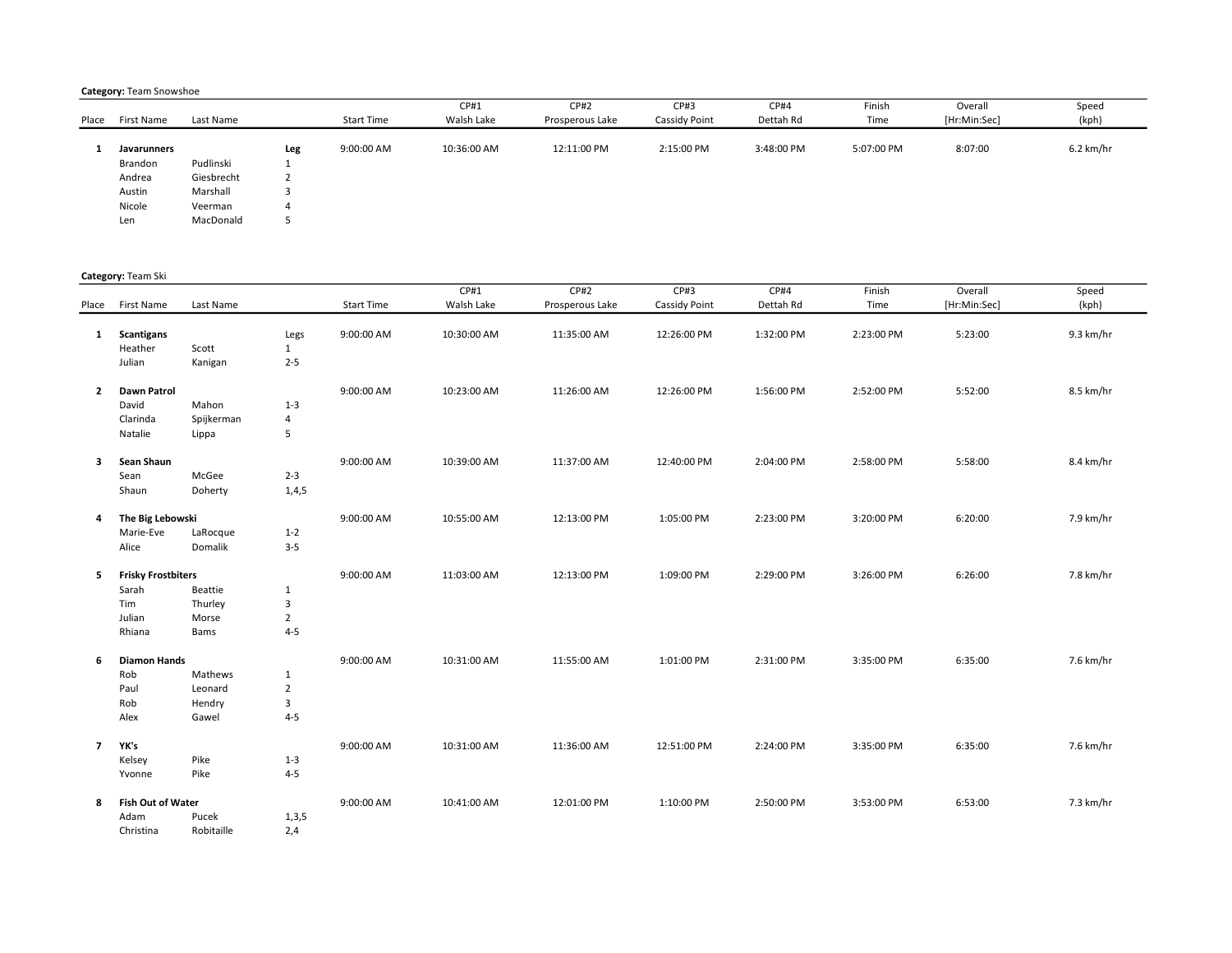## Category: Team Ski (Continued)

|       |                           |           |                |                   | CP#1        | CP#2            | CP#3          | CP#4       | Finish     | Overall      | Speed     |
|-------|---------------------------|-----------|----------------|-------------------|-------------|-----------------|---------------|------------|------------|--------------|-----------|
| Place | First Name                | Last Name |                | <b>Start Time</b> | Walsh Lake  | Prosperous Lake | Cassidy Point | Dettah Rd  | Time       | [Hr:Min:Sec] | (kph)     |
| 9     | Kahshe Lake Runners       |           |                | 9:00:00 AM        | 10:56:00 AM | 12:04:00 PM     | 1:39:00 PM    | 3:12:00 PM | 4:12:00 PM | 7:12:00      | 6.9 km/hr |
|       | Annie                     | Casson    | $\mathbf{1}$   |                   |             |                 |               |            |            |              |           |
|       | Nora                      | Casson    | $\overline{2}$ |                   |             |                 |               |            |            |              |           |
|       | Ruth                      | Wilson    | 3              |                   |             |                 |               |            |            |              |           |
|       | Zachary                   | Bordman   | $\overline{4}$ |                   |             |                 |               |            |            |              |           |
|       | Meg                       | Casson    | 5              |                   |             |                 |               |            |            |              |           |
| 10    | <b>The Participators</b>  |           |                | 9:00:00 AM        | 10:35:00 AM | 12:04:00 PM     | 1:19:00 PM    | 3:11:00 PM | 4:12:00 PM | 7:12:00      | 6.9 km/hr |
|       | Tracey                    | Pope      | $\mathbf{1}$   |                   |             |                 |               |            |            |              |           |
|       | Avery                     | Parle     | $\overline{2}$ |                   |             |                 |               |            |            |              |           |
|       | Samantha                  | Morandin  | 3              |                   |             |                 |               |            |            |              |           |
|       | Mariah                    | MacDonald | 4,5            |                   |             |                 |               |            |            |              |           |
|       | Darren                    | Bilinski  |                |                   |             |                 |               |            |            |              |           |
|       | 11 Substantial Completion |           |                | 9:00:00 AM        | 10:36:00 AM | 12:16:00 PM     | 1:34:00 PM    | 3:12:00 PM | 4:23:00 PM | 7:23:00      | 6.8 km/hr |
|       | Christopher               | Oland     | $\mathbf{1}$   |                   |             |                 |               |            |            |              |           |
|       |                           |           |                |                   |             |                 |               |            |            |              |           |
|       | Piotr                     | Ziminski  | $\overline{2}$ |                   |             |                 |               |            |            |              |           |
|       | Kamile                    | Manoy     | 3              |                   |             |                 |               |            |            |              |           |
|       | Kate                      | Fane      | $4 - 5$        |                   |             |                 |               |            |            |              |           |
| 12    | <b>Charlie Company</b>    |           |                | 9:00:00 AM        | 11:01:00 AM | 12:17:00 PM     | 1:36:00 PM    | 3:04:00 PM | 4:25:00 PM | 7:25:00      | 6.7 km/hr |
|       | Luke                      | Spooner   | $\mathbf{1}$   |                   |             |                 |               |            |            |              |           |
|       | Kevin                     | Sheedy    | $\overline{2}$ |                   |             |                 |               |            |            |              |           |
|       | Hamza                     | Khalil    | 3              |                   |             |                 |               |            |            |              |           |
|       | Conrad                    | Schubert  | 4              |                   |             |                 |               |            |            |              |           |
|       | Kevin                     | Liu       | 5              |                   |             |                 |               |            |            |              |           |
| 13    | <b>Slow Start</b>         |           |                | 9:00:00 AM        | 11:07:00 AM | 12:22:00 PM     | 1:37:00 PM    | 3:11:00 PM | 4:26:00 PM | 7:26:00      | 6.7 km/hr |
|       | David                     | Speakman  | $\mathbf{1}$   |                   |             |                 |               |            |            |              |           |
|       | Thys                      | Hoeve     | $2 - 3$        |                   |             |                 |               |            |            |              |           |
|       | Ed                        | Hoeve     | $4 - 5$        |                   |             |                 |               |            |            |              |           |
| 14    | Fib Otters 5              |           |                | 9:00:00 AM        | 10:47:00 AM | 11:56:00 AM     | 1:40:00 PM    | 3:31:00 PM | 4:28:00 PM | 7:28:00      | 6.7 km/hr |
|       | Meghan                    | Schnurr   | $1 - 2$        |                   |             |                 |               |            |            |              |           |
|       | Tyler                     | Acorn     | 3              |                   |             |                 |               |            |            |              |           |
|       |                           |           |                |                   |             |                 |               |            |            |              |           |
|       | Merilie                   | Reynolds  | 4              |                   |             |                 |               |            |            |              |           |
|       | Steve                     | Swcharz   | 5              |                   |             |                 |               |            |            |              |           |
| 15    | Hi Vis                    |           |                | 9:00:00 AM        | 10:59:00 AM | 12:37:00 PM     | 2:15:00 PM    | 3:43:00 PM | 4:39:00 PM | 7:39:00      | 6.5 km/hr |
|       | Kevin                     | Cull      | $\mathbf{1}$   |                   |             |                 |               |            |            |              |           |
|       | Andrea                    | Sidler    | $\overline{2}$ |                   |             |                 |               |            |            |              |           |
|       | Eva                       | Walker    | 3              |                   |             |                 |               |            |            |              |           |
|       | Isabelle                  | Duclos    | $\overline{4}$ |                   |             |                 |               |            |            |              |           |
|       | Leslie                    | Gray      | 5              |                   |             |                 |               |            |            |              |           |